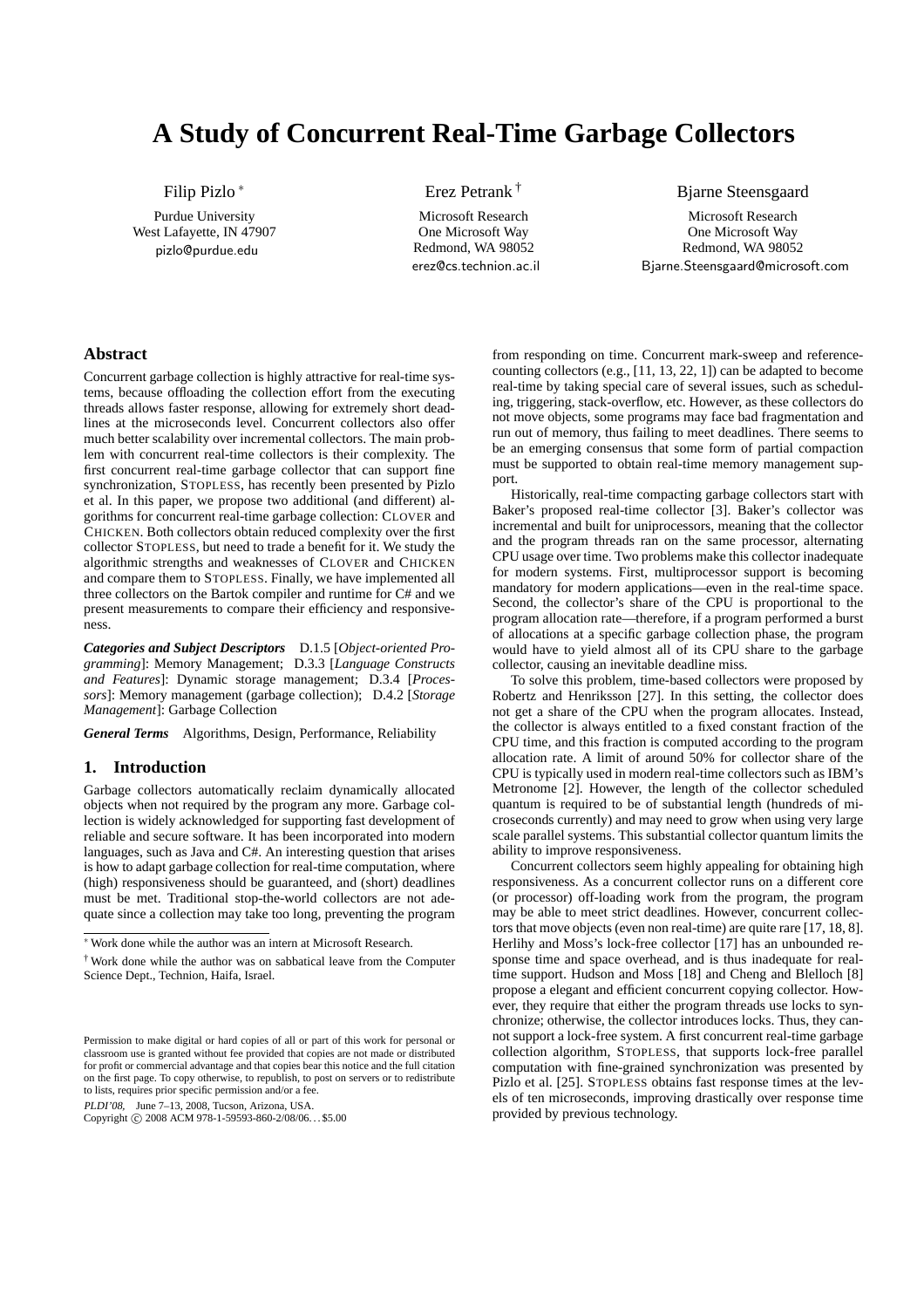In this paper we propose two additional and different such collectors: CHICKEN and CLOVER. CHICKEN and CLOVER are concurrent and real-time just like STOPLESS. They provide compaction support for dealing with fragmentation, they support lock-freedom and fine-grained synchronization, and they can deal with various memory models. The two new collectors are built on simple design ideas, and are less complicated than STOPLESS. However, the simplification comes with a cost and we discuss and study the tradeoffs in this paper. Algorithms for real-time concurrent collection are only starting to appear and we believe that proposing more algorithmic approaches and studying their relative performances and real-time guarantees is important for our understanding of real-time garbage collection.

CHICKEN is based on the optimistic assumption that the chances that the program will actually modify an object at the same time that the collector is moving it are small. CHICKEN will work perfectly fine when such a race does not happen and CHICKEN will be able to abort a move of an object gracefully when a race does happen. The details of how the CHICKEN collector gracefully aborts a move are somewhat more complicated, and are explained in Sec. 4. While preserving lock-freedom, we maintain the invariant that all threads agree on whether an object is copied or not, and all threads always use the correct copy of the object to load and store values.

CLOVER uses a different approach. It does not block data races between the collector and the program threads. Instead it builds on an observation from probability theory. If one chooses a value *v* uniformly at random from a space of  $2^{\ell}$  values *V*, and if no information on this value is provided to a program *P*, then the probability that the program will store this value at any given store execution is  $2^{-\ell}$ . CLOVER starts by tossing coins to produce a random value. It then assumes that the program will not store this value during its execution, and thus, this value can be used as a "marker" to mark a field as obsolete after it has been copied. CLOVER verifies that the program indeed adheres to this assumption by putting a guard in a write barrier. In case the program does write the forbidden value, a lock needs to be used, and lock-freedom cannot be guaranteed any more. Note that correctness is always guaranteed, it is only lock-freedom that is lost with an extremely small probability. We discuss this strategy and motivate the use of (well-founded) probabilistic assumptions for memory management and systems at large in Sec. 2.

We discuss, motivate, and compare the two new concurrent real-time garbage collector algorithms to each other and to the STOPLESS collector. In addition, we have implemented all three algorithms on Bartok and we provide measurements to demonstrate and compare their performance.

The contributions in this paper include:

- 1. Presentation of the CHICKEN concurrent real-time collector.
- 2. Presentation of the CLOVER concurrent real-time collector.
- 3. Introduction of rigorous probabilistic assumptions into systems.
- 4. Comparison of the two algorithms to each other and to the STOPLESS collector of Pizlo et al.
- 5. Implementation and performance study of all three collectors (CHICKEN, CLOVER, and STOPLESS).

We remark that although our algorithms can be used with hard realtime systems, our implementation does not currently support hard real-time. A discussion on the limitations of the implementation appears in Section 8.

*Organization.* In Section 2 we motivate and discuss the approaches set forth by CLOVER and CHICKEN. In Section 4, we present the CHICKEN collector and in Section 5 we present the CLOVER collector. We compare these two collector with the STO- PLESS collector in Section 7. The implementation details and measurements report appear in Sections 8 and 9. We discuss related work in Section 10 and conclude in Section 11.

# **2. Real-Time, Failure Probabilities, and Aborting a Copy**

Lest men suspect your tale untrue, Keep probability in view. John Gay

Real-time guarantees seem to be at odds with aborting or failure probabilities. When handling real-time tasks, one expects the system to always be robust and predictable in the presence of worst case scenarios. However, this view of real-time systems is misconceiving. A computer system cannot provide absolute guarantees. The major goal of a real-time system can be viewed as attempting to bring down the failure probability to an extremely low level. To realize that problems can always happen, one can envision the list of problems that cannot be avoided. For example, the possibility of a bug in the software, of a hardware failure, of memory corruption, maybe one should also consider unexpected interrupts, pagefaults, or just an odd behavior of the cache misses that may prevent a garbage collector from finishing on time. The list of inherently bad events goes on, but all these possible causes of failures happen with *an extremely small probability*. Typically, these bad cases are dismissed without a rigorous computation of the small error probabilities by which they occur. The reason for this lack of rigor is that it is not clear what the distribution space is.

CLOVER has a small probability of failing to support lockfreedom. However, this failure probability can be well defined and computed (or bounded). The actual distribution space and error probability computation will be specified in Section 5, and they can be made quite small with a proper design parameters.

A philosophical question that rises is what probability is small enough to be acceptable in real-time systems. Such a question cannot be scientifically answered, but consider, for example, car accident statistics. Up-to-date statistics show that out of the 301 million people living in the U.S. in July 2007, about 115 die every day in vehicle crashes. Assuming that the accidents are uniformly distributed, any specific person dies every day with probability higher than 1/300000 from a car crash. A hardware failure is much more likely. So is it enough that the program meets its deadlines with such probability? CLOVER fails to remain lock-free with a much smaller probability of around  $10^{-20}$ . Arguably, this failure probability is negligible for all practical purposes. It is important to note that the failure probability is bounded independently of the input or of any other program run characteristics. Thus, for any possible run, and even a worst case one, only the coin tosses determine whether lock-freedom cannot be guaranteed, and as long as these coin tosses are independent of the rest of the run, the low error probability is guaranteed.

Aborting an object copy with CHICKEN is not as clean and rigorously analyzable as giving up lock-freedom in CLOVER. For CHICKEN lock-freedom is always guaranteed, but it is not guaranteed that all objects marked for compaction will indeed be moved. With very small probability CHICKEN will abort copying one or more of the objects. The problem is that such aborts may foil attempts to reduce fragmentation. The probability of aborting an object relocation cannot be rigorously computed, much like the probability of other system hazards that may occur. The probability of actually aborting an object replacement with CHICKEN is extremely small as will be clear from the description of the algorithm in Section 4.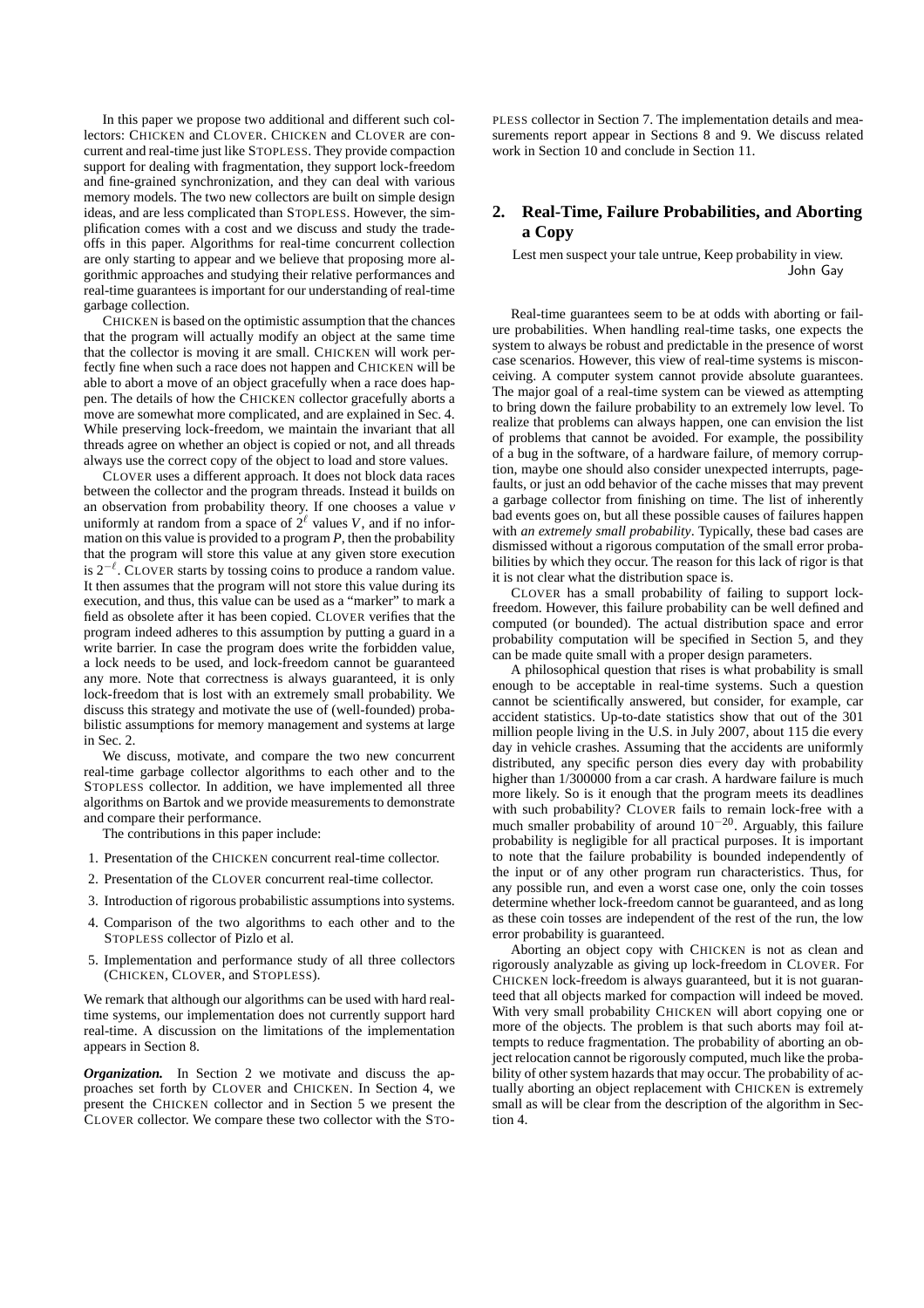## **3. Common Design Principles**

Several design features are common to all collectors discussed in this paper, i.e., STOPLESS, CHICKEN, and CLOVER. We have attempted to use a shared implementation of all common features so that the comparison becomes as accurate as possible. The different parts in the implementation are exactly those in which the algorithms differ between the three collectors.

All collectors run concurrently with the program threads on a separate processor (or core). The description focuses on the use of two collector threads, one for compaction and one for the marksweep reclamation. The framework can be easily extended into running additional concurrent collector threads by adopting a work distribution mechanism that is known in the art, such as the one in [4]. The three compacting collectors discussed in this paper are embarrassingly parallel because each object is copied independently of any other object. Such an extension was not required with the machines we used for our measurements (8 cores), but will be required for scalability with a larger number of cores. We assume in this work that the collectors operate on spare processors. Thus, complicated scheduling issues that often appear with uniprocessors do not arise. The only question that needs to be addressed is how many collectors must be run concurrently, so that they can always cope with the program threads' allocation pace. This number can be computed using formulas developed in prior art—see [24, 2].

All three collectors employ the same efficient lock-free on-thefly mark-sweep collector to reclaim objects concurrently. It is the same as was used for STOPLESS [25]. All three collectors use partial compaction infrequently to reduce fragmentation. The main algorithmic challenge is in designing the real-time concurrent compacting collectors. It is also the compaction that introduces the highest overheads. Our study concentrates on three different compaction mechanisms. The objects to be moved can be selected using any criteria on fragmentation that one may envision. In previous work, objects have been evacuated out of scarcely populated pages, and we follow that idea in our implementation. The objects to be moved are marked for moving before the concurrent compaction begins. We denote the original copy of the object the *from-space* copy and we denote by *to-space* the copied object in the new location.

A soft handshake (similar to [25]) is used to communicate the phases of the collector to the program threads and make them use the appropriate memory barriers for the phase. The path specialization method that was used with STOPLESS is also employed with the two new collectors to reduce the overhead of the read barriers substantially and allow proper comparison. A new method for incremental lock-free stack scanning, that reduces the pauses incurred by stack scanning, has been developed for the new collectors but its description is beyond the scope of this paper. Other components such as arraylets [8] are known in the art and outside the focus of this paper.

All three collectors support lock-freedom. They allow the program threads to cooperate via shared memory; they never use locks; and they never make a program thread wait for the collector more than a small and bounded number of steps.

Loosely speaking, lock-freedom ensures that if some of the threads are held up and delayed for any reason, the rest of the threads can still make progress. The requirement is that there exists a bound  $\ell$  such that after the program threads make  $\ell$  steps collectively, one of them must make progress. Lock-freedom eliminates the danger of deadlocks and livelocks, it provides immunity to other threads' failures, it ensures robust performance even when faced with arbitrary thread delays, and it prevents priority inversion (in which a higher priority thread waits for a lock held by a lower priority thread). And last but not least, it allows scalable performance due to fine-grained synchronization. Wait-freedom is an even stronger guarantee ensuring that any thread that makes  $\ell$  steps, makes progress.

We next move to describing the two new methods for realtime concurrent compaction of the heap. We will also overview the existing STOPLESS collector that we compare to.

## **4. The** CHICKEN **Collector**

*Both optimists and pessimists contribute to our society. The optimist invents the airplane and the pessimist the parachute* Gil Stern

## **4.1 An Overview**

CHICKEN allows both the collector and the program threads to exploit an optimistic assumption about program behavior to gain raw speed as well as real-time guarantees that are unprecedented for a concurrent copying collector. The optimistic assumption is that the program threads are unlikely to modify objects marked for copying during the brief window during which those objects are copied; if the assumption does not hold, copying is aborted for the affected objects. With this assumption in hand, we design an algorithm in which reading and writing are cheap wait free operations, while the algorithm responsible for performing the copy is allowed to be mostly impervious to concurrent program activity.

#### **4.2 Main Design Points**

The main design points of the algorithm follow.

*Objects are copied as a whole.* In contrast to STOPLESS' moving of objects field-by-field from the original to the new location, CHICKEN completely copies an object to its new location and then lets all program threads switch to working on the new location. (The only exception is arrays, for which each arraylet is copied independently.) Thus, either the from-space object contains the most up-to-date state, or the to-space does. This property is useful for read performance, as it allows field reads to be implemented using a simple wait-free Brooks-style barrier, rather than the heavier barriers of STOPLESS or CLOVER. These other collectors require reads to do per-field checks to see where the latest version of a field is such a check in practice requires more indirection than the Brooks barrier.

*Writing is a wait-free operation.* When a program thread is about to write to an object, it asserts that either the object is fully copied (in which case it can write to to-space) or it is not tagged for copying at all (in which case it can write to from-space). If the object is in neither state, then our optimistic assumption did not hold. In this special case, copying is aborted for that object. Aborting is implemented using a compare-and-swap, which can only fail if some other thread already aborted the copying process for this object, or if the copier completed copying. Thus, the write barrier always completes in a constant number of steps, making it wait-free.

*A soft-handshake occurs before copying starts.* Each object that the collector means to copy is tagged before the soft-handshake is initiated. The collector does not proceed with copying until all threads acknowledge the initiation of a compaction phase. This has an important implication. After successfully aborting object copying, a program thread may assume that the object will not be copied until the next compaction runs; furthermore, a new compaction will not start until the program thread acknowledges a handshake. Thus, writes to the from-space location of an object, whose copying process was aborted, are safe.

*The copying process is wait-free.* Objects are flipped from fromspace to to-space individually. When the copier has copied all fields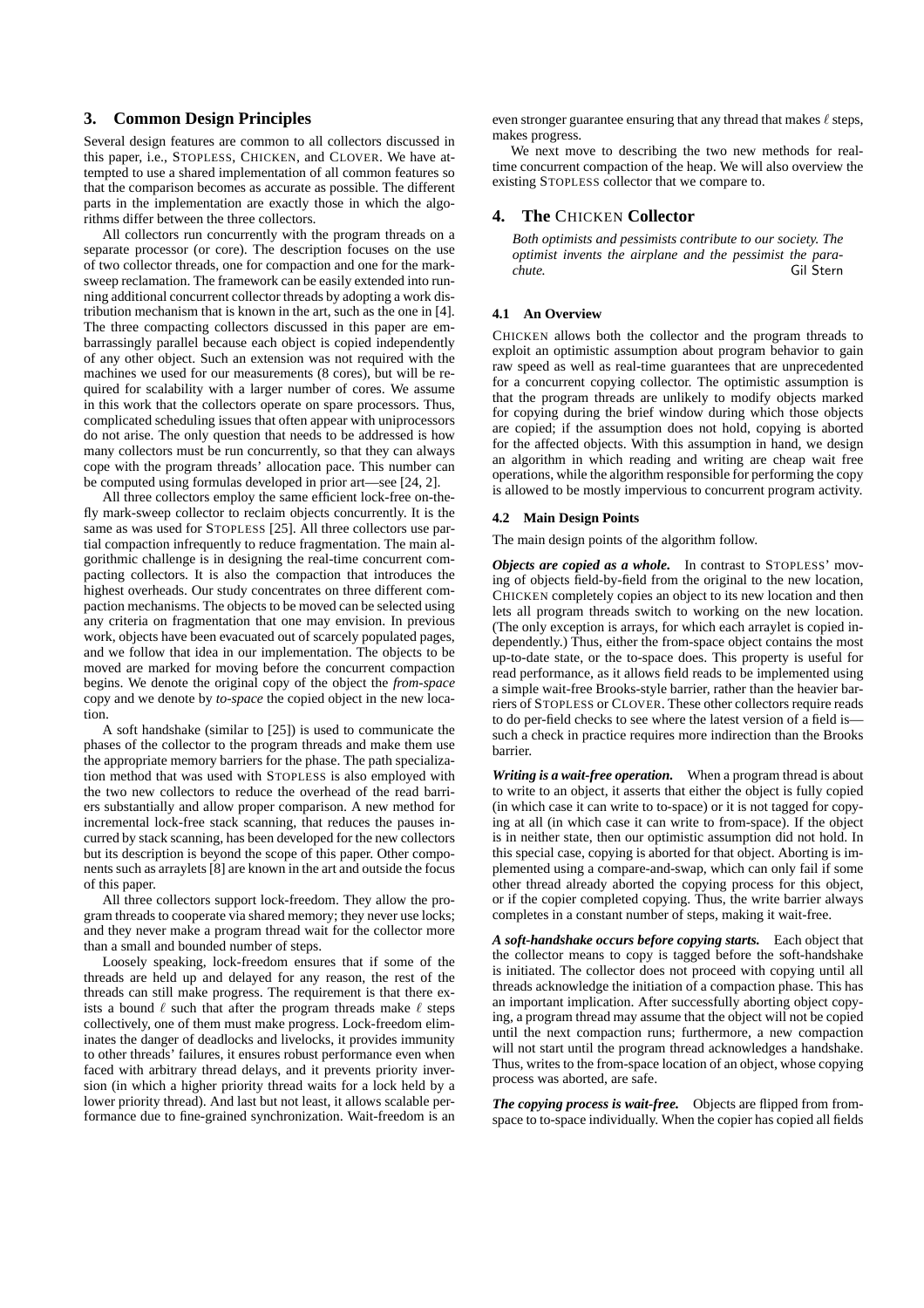```
T read<T>(object o, int offset) {
   return *(o->header.forward + offset);
}
```
**Figure 1.** CHICKEN *read barrier.*

```
void write<T>(object o, int offset, T value) {
   if (o->header.tagged)
      // slow path
      CAS(o->header,
         Header(forward=o, tagged=true) \rightarrowHeader(forward=o, tagged=false));
   // fast path
   *(o->header.forward + offset) = value;
}
```
**Figure 2.** CHICKEN *write barrier.*

```
void copy(object o) {
   o->header.tagged = true;
   InitiateHandshake(); WaitForAllThreads();
   object copy = AllocToSpace(sizeof(o));
   memcpy(copy, o, sizeof(o));
   if (CAS(o->header,
         Header(forward=o, tagged=true) →
         Header(forward=copy, tagged=false)))
      Fixup();
}
```
**Figure 3.** CHICKEN *copying algorithm. For clarity of presentation, we show a simplified copying algorithm, which only copies one object. In practical implementations, this algorithm would be extended to copy as many objects as required.*

of an object to to-space, it asserts that the object is still tagged; if so, the object is "flipped" by installing a forwarding pointer in fromspace that refers to to-space. This assert-and-flip is implemented using a compare-and-swap instruction on the same word that holds the tag. The assertion fails (that is, the object is no longer tagged) only if the copying is aborted by some program thread. In this case, the to-space copy is discarded. Thus—if a program thread writes to an object before the copier flips it, it clears the tag and the object is not copied; otherwise the object is copied and the program threads write to and read from to-space thereafter.

To summarize, CHICKEN requires only a Brooks-style read barrier and a wait-free "aborting" write barrier that in the fast path only requires a read operation and a branch followed by the original write operation. The sections that follow provide additional details about the algorithm: Section 4.3 describes the object model and Section 4.4 specifies the details of the algorithms used for reading, writing, and copying.

#### **4.3 The Object Model**

CHICKEN requires that one pointer-sized word be added to each object's header, as shown in Fig. 4(a). This word is used for a forwarding pointer (to facilitate a Brooks-style read barrier) and a tagged bit. Objects are always allocated with the forwarding pointer referring to the object itself, and the tagged bit being set to zero—indicating that the object is not tagged for copying. The first

step to copying is to toggle the tagged bit, as shown in Fig. 4(b). Copying completes with the tagged bit being toggled back and the forwarding pointer being made to refer to the to-space object copy, as seen in see Fig. 4(c).

### **4.4** CHICKEN **Pseudocode**

For the mutator, CHICKEN is designed to allow high-speed heap accesses even during concurrent copying activity. Meanwhile, CHICKEN copyies the contents of the object into to-space. Fig. 1 shows the read barrier. Note that this is a standard Brooks-style read barrier; the only possible source of additional overhead is masking off the tagged bit.

Fig. 2 shows the write barrier. The write barrier ensures that the mutator only writes to the object if the object is either not tagged for copying, or it is already fully copied. As discussed before, this brings up a possible race between the collector thread that attempts to copy the object, and the program thread that wants to mark the original version of the object unmoveable before modifying it. This race is settled by a CAS operation on the word that contains the forwarding pointer and the tag bit. The copier prepares a copy of the object concurrently, in the hope that no thread will modify it during the creation of the replica. When the new copy is ready, the copier performs a CAS to atomically change the self-pointer into a forwarding pointer and clear the tag bit simultaneously. Atomicity is crucial, because at the same time, the program thread may attempt to perform a CAS on the same word if it is about to modify a field in the object. The write barrier in Fig. 2 specifies the action to be taken with each write during the moving phase. If the tag bit is clear, then the object is either already copied or is not meant to be copied at all. In that case, no race is expected and the forwarding pointer can be used to access the relevant object and field. Otherwise, the object is about to be moved and the program thread needs to mark it unmoveable by clearing the tag bit and keeping the self-pointer. Note that this modification of the header word must be executed with a CAS. Indeed, a simple store will mark the correct tag and pointer, but it may occur after the copier has executed its CAS, and other threads may be already using the new copy. The CAS makes sure that the header word still contains a self-pointer and a set tagged bit while changing it into the unmoveable value. After executing the CAS, the program thread does not care if the CAS execution was successful, or the copier has modified the header word earlier to point to the new object, or another program thread has marked the object unmoveable. In all these cases, the pointer in the header properly references the object copy that should be accessed and that will not be moved during the current collection cycle.

In the explanation above, we assumed a strong CAS, i.e., one that only fails if a concurrent execution of a CAS on the same word succeeds. Such a CAS is provided by the cmpxchg instruction on x86 as well as a method in both the C# and Java 1.5 standard libraries. It can be easily emulated using either LL/SC or a weak CAS on platforms that do not support strong CAS natively.

On the fast path, this barrier requires a load (to load the header word), a branch (to check that the tagged bit is not set), and the actual write operation. On the slow path, an interlocked compare-andswap operation is required. It is interesting to note that the branch that guards the CAS is strictly a throughput optimization—the CAS already performs the same check as the branch; as such it may be worthwhile for implementors interested more in predictability than throughput to omit the branch. Even on the slow path, both reading and writing are wait-free operations.

Application compare-and-swap operations are supported by a designated CAS barrier that extends the standard write barrier. For CAS operations that involve primitive types, the store at the end of the write barrier simply needs to be replaced with the CAS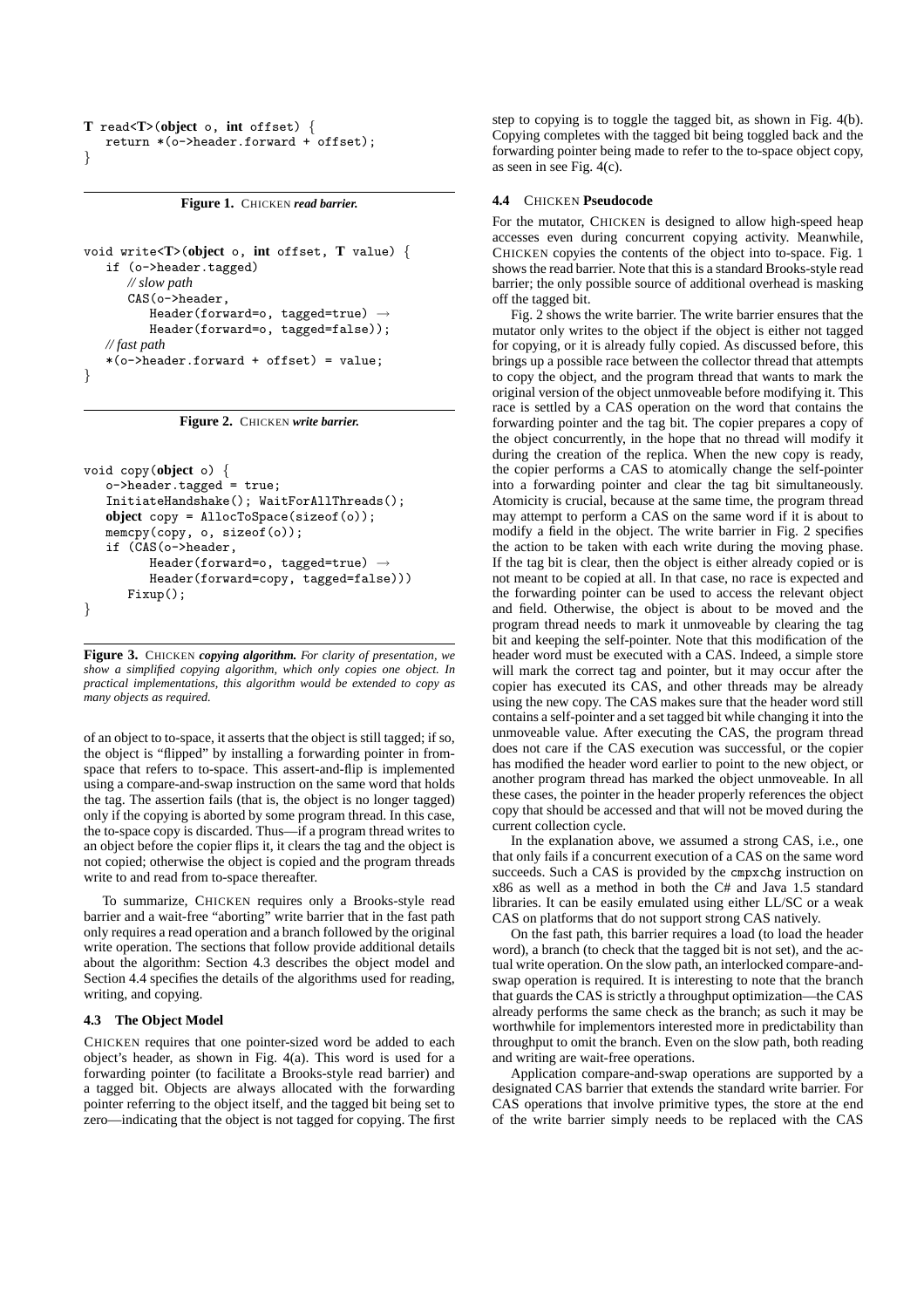

**Figure 4.** CHICKEN *object states. On the left, (a) illustrates the neutral state of an object. In (b) we show the object being copied. Finally, (c) shows the object after copying completes.*

itself. CAS operations that deal with object pointers are slightly complicated by the need to redefine equality. Indeed, STOPLESS, CLOVER, and CHICKEN all have equality barriers that redefine a==b such that it returns true even if a is a from-space pointer and b is a to-space pointer to the same object (or vise-versa). CAS on objects must be redefined in a similar manner, resulting in a lockfree, rather than wait-free CAS implementation.

Copying under CHICKEN is shown in Figure 3. For simplicity of presentation we present the code for copying a single object and we discuss the extension to multiple objects later. The first step of copying is to tag the object we wish to copy. Next we initiate a soft handshake and wait for all threads to acknowledge—this ensures that no write barriers that observed the object as being untagged before copy() began end up performing the write while the object's contents are being copied. Once all threads acknowledge the handshake, the to-space copy is allocated and the contents are copied using a regular memcpy operation. Once this completes the object is flipped by asserting that it is still tagged, and if so, forwarding it to the to-space copy. If the flip is successful, we ask the collector to "fixup" the heap by replacing any references to the from-space object with references to the to-space copy.

Extending to multiple objects presents a trade-off. The simplest extension is to perform the operation described in Figure 3 for each copied object. However, this implies a handshake per object, which delays the collector and creates an additional overhead for the program threads. (Regardless, the fixup should be invoked only once between compaction cycles.) The other extreme is to run a loop to tag all objects, then execute a single handshake, and then execute all object copying. This extreme only requires one handshake and is a simple and reasonable choice, which we have used in our implementation. However, this choice extends the window of time in which aborts can happen. In between the two extremes, one can run a handshake per copying of a predetermined space quota. For example, one can tag objects for an accumulated size of *s* kilobytes, perform a handshake and relocate these objects. Then repeat for the next *s* kilobytes and so forth.

#### **4.5 Heap Fixup**

After compaction finishes, the mutator will only access to-space but from-space pointers may still exist—both in the heap and in the roots. For the collector to be able to safely discard from-space objects, all from-space pointers must be replaced by to-space pointers. Our strategy is to leverage the existing mark algorithm. After compaction, we trigger the collector to run a mark-sweep cycle; during the mark cycle all pointers in the roots and in the heap are replaced by their to-space variants. The sweep phase then reclaims all from-space memory.

Just as during other collector activities, there is the risk of unwanted behavior due to concurrent mutator activity. In this case, while heap fixup is running, the mutator may read as-yet unforwarded from-space references from the heap. We have two solutions—either rerun root fixup after heap fixup, or have the **object** read<**object**>(**object** o, **int** offset) { **object** result =  $*(o-)$ header.forward + offset); if (result!=null) result=result->header.forward; return result; }



```
object tracePtr(object o, int offset) {
   while (true) {
      object oldPtr = *(o + offset);
      object newPtr = oldPtr->header.forward;
      if (oldPtr == newPtr) return oldPtr;
      if (CAS(o + offset, oldPut \rightarrow newPtr))return newPtr;
   }}
```
**Figure 6.** *Function used by collector to access a pointer in an object during tracing. Pointers are updated if they refer to from-space using a CAS loop that avoids losing concurrent mutator writes.*

mutator use an eager read barrier for reads of object references. In an eager read barrier, references are forwarded before being placed in a local variable. Note that fixing up a pointer is executed with a CAS to make sure that the fix-up does not race with the mutator on changing a pointer field. Such a race may result in a inappropriate fix of a different pointer than the one attempted by the fix-up procedure.

Fig. 5 shows an example CHICKEN read barrier specialized for object references, in which both the object being loaded from as well as the value loaded are forwarded.

Mutator writes can likewise interfere with heap fixup: if the mutator writes a new value into a field as the collector is installing an updated pointer in that field, there is the risk that the mutator's write will be lost. Our implementation avoids this problem by having the collector update pointers using a simple CAS-based transaction that ensures that an updated pointer can only be installed if doing so does not change the *logical* value of the pointer field. The algorithm used by our collector to trace pointers during the fixup phase is shown in Fig. 6.

#### **4.6** CHICKEN **Summary**

CHICKEN is designed for speed. Reading and writing do not require synchronization operations like compare-and-swap, except in the write slow path. Both reads and writes are wait-free in the worst case. Application compare-and-swap operations are lock-free. The copier itself is light-weight, fast, and highly parallelizable: the copying task(s) can safely ignore concurrent mutator activity right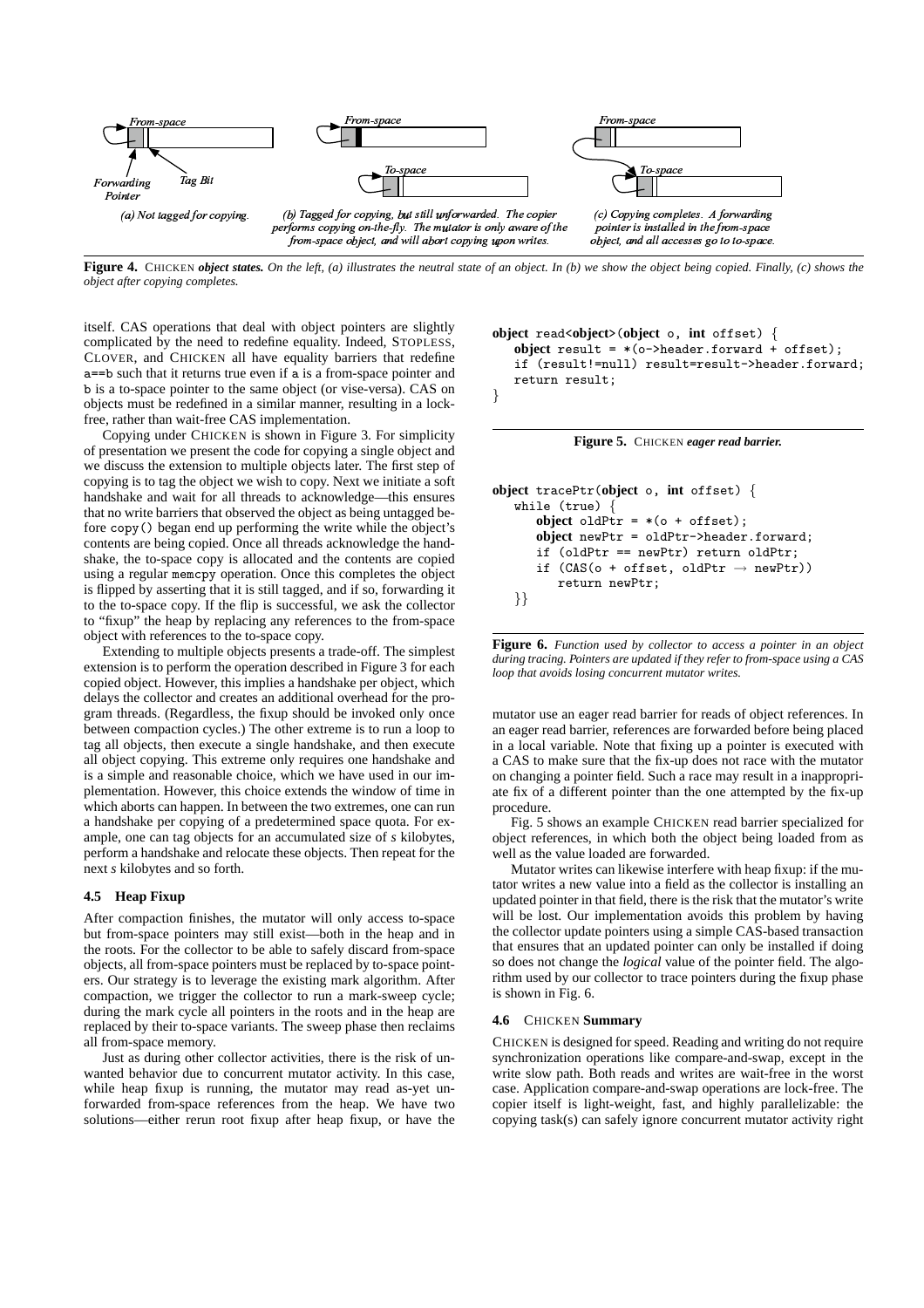up until the point where the copy operation is "committed" by flipping the object. The flip is a wait-free operation. However, this high performance comes at a cost: there is no guarantee that a particular object selected for relocation will actually be relocated. Indeed, it is possible for some "hot" objects to not be relocated in any copying cycle.

#### **5. The** CLOVER **Collector**

*What does chance ever do for us?* William Paley

In this section we introduce the CLOVER collector. This collector builds on the fact that random arbitrary events seldom happen and furthermore, we can analyze the probability of things going wrong. In CLOVER, if things go wrong, at worst a program thread will block—but the program will still behave correctly. CLOVER fails to support lock-freedom with negligible probability. We stress that this negligible probability depends on random coin tosses made by the collector during the execution and not on the input or any other property of the execution. Namely, there is no "bad input" or "bad execution" that cannot be handled. The advantage of CLOVER over CHICKEN is that it always relocates objects marked for relocation; relocation is never aborted. The advantage of CLOVER over STOPLESS is that it is simpler and has a lower time and space overhead. The drawback of CLOVER is that it may fail to support lockfreedom, although such failure occurs with negligible probability.

#### **5.1 An Overview**

The main challenge for real-time concurrent collectors is that they need to relocate objects while the program threads are accessing them. At some point, the program threads should flip from accessing the old copy of the field into accessing the new copy. It is not acceptable to stop the threads simultaneously to make sure they all switch their target memory accesses simultaneously. So some means must be used to ensure that all threads switch to working with the new version simultaneously. If not properly handled, one thread will write to the old version while another reads from the new version and the memory model will not be properly kept. This problem was solved in the CHICKEN design by not allowing any access to an object while two copies of it exist in the system. Any such access rendered the new copy unusable. STOPLESS used a special intermediate copy for each relocated object. The intermediate object was larger than the original object and additional fields were used to synchronize all accesses to all three object copies (original, intermediate, and new version) during the relocation.

The basic idea undelying the CLOVER collector is to toss a random value  $\alpha$  and assume the program is never going to write this value to the heap.<sup>1</sup> The chances that a random value of 64 bits will be ever written to the heap by an application is negligible, as will be discussed later. Now that CLOVER holds this magical value, it can use it to block accesses to a field of the original object. When CLOVER wants to switch the accesses of all threads from the old version of a field to a new version of it, it installs an  $\alpha$  into the old field. This is done atomically using a CAS instruction. When a program thread sees an  $\alpha$  in a field, it knows that this field is obsolete and its value should be accessed in the object's to-space version.

What remains is to handle the unfortunate case that the application does write an  $\alpha$  unexpectedly. As this event happens with such low probability, a simple solution is to just ignore it. The program may fail to run correctly, but the probability of this failure is smaller than hardware corruption, which we normally ignore. We choose a more aesthetic solution in which the write-barrier guards against this event. Whenever the program thread tries to write the randomly selected  $\alpha$  value, the barrier blocks the application until the copying phase terminates. Thus, correctness is always guaranteed, but the lock-freedom guarantee may be lost with negligible probability. The details are provided below.

#### **5.2 Supporting Lock-Freedom with High Probability**

Consider the following hypothetical system in which each heap field has a special value—which we will call  $\alpha$ —reserved for a concurrent copying collector. The program is guaranteed to never use  $\alpha$ . Instead, if  $\alpha$  is stored into a field it means that the field has been relocated to the new to-space copy of the object. Given this simplifying assumption, it is easy to design a non-blocking copying concurrent collector.

```
void copyField<T>(
      object from, int offset) {
   while (true) {
      T value = *(from + offset);
      *(from->forward + offset) = value;
      if (CAS(from + offset, value \rightarrow \alpha)) break;
   }}
T read<T>(object o, int offset) {
   T value = *(o + offset);if (value == \alpha) return *(o->forward + offset);
   else return value;
}
void write<T>(object o, int offset, T value) {
   if (value == \alpha)
      WaitUntilCopyingEnds();
   while (true) {
      T old = *(o + offset);if (old == \alpha) {
         *(o->forward + offset) = value;
         break;
      \} else if (CAS(o + offset, old \rightarrow value))
         break;
   }}
```
#### **Figure 7. Pseudo-code for** CLOVER**.**

The problem is that systems do not normally provide such guarantees, unless special hardware is designed (e.g., to contain an extra bit per field for this purpose). For heap pointers field, one can easily pick an  $\alpha$  that is never used<sup>2</sup>, and probably also for IEE 754 floating point values<sup>3</sup>. But this will not work for integers in most modern languages—in C# and Java, an "int" must be 32-bit, and a "long" must be 64-bit; there is no way to make the program avoid any specific value.

CLOVER offers an innovative solution for obtaining such an  $\alpha$  by employing randomness—it picks a random number to serve as  $\alpha$ . CLOVER will atomically install  $\alpha$  into an original field to

<sup>&</sup>lt;sup>1</sup> The  $\alpha$  value may in practice be selected on a per-field, per-object, perphase, or per-execution basis. In our implementation we choose it on a per-execution basis, which is the straightforward choice. The difference between the alternatives is only relevant for an actively adversarial program that attempts to break the system and determine  $\alpha$ . We do not insist on real-time support for such attackers.

 $2$  Because of alignment rules, a valid heap pointer is guaranteed to be a multiple of 4 on most platforms—so  $\alpha$  could just be any pointer-width integer that is not a multiple of 4.

<sup>&</sup>lt;sup>3</sup> "NaN" can be represented using any bit sequence in which the *fraction* is non-zero. Thus, if we have the power to pick a single representation of NaN in the heap, we can use any of the other representations as  $\alpha$ ).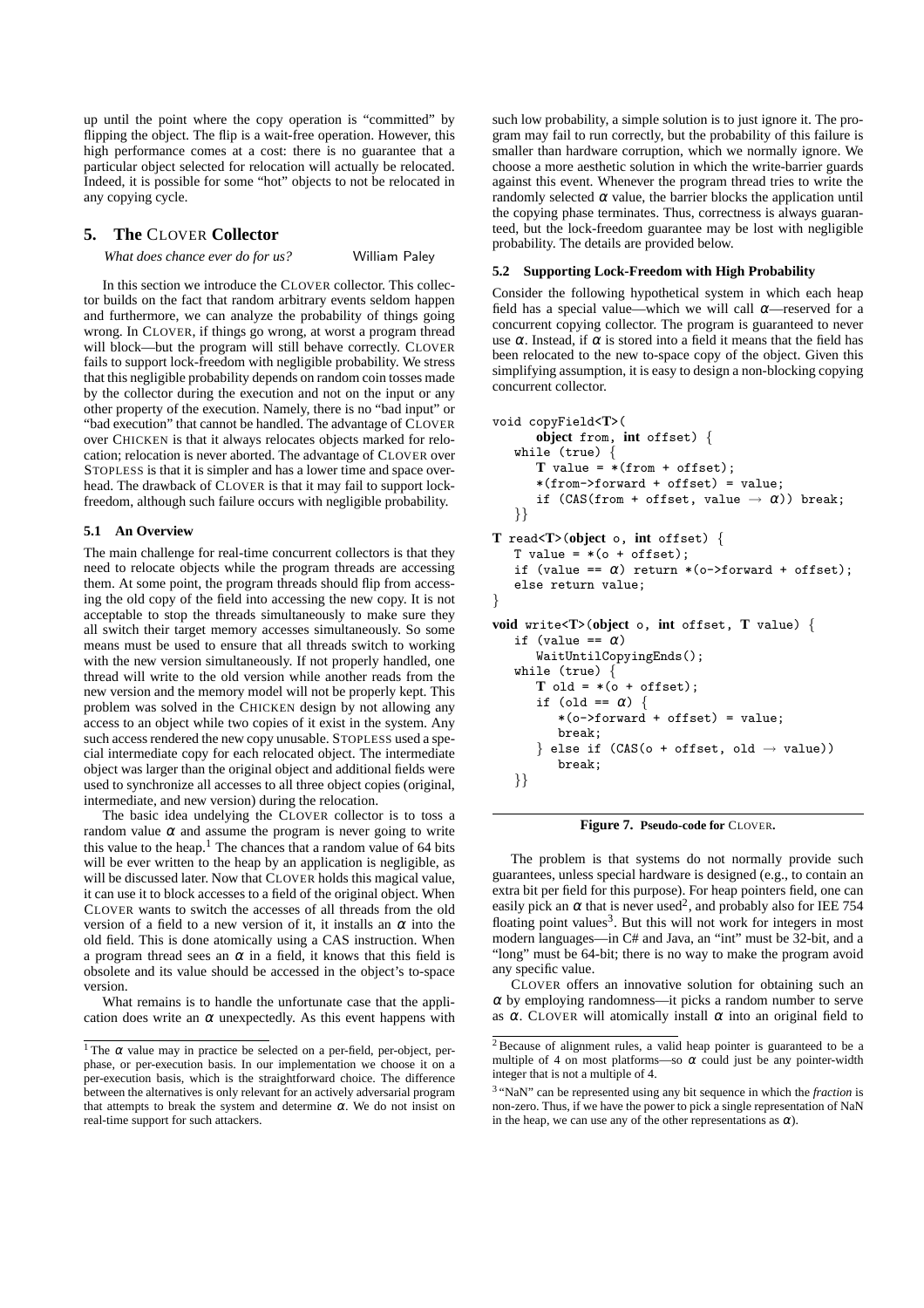signify the relocation of this field into to-space. Thus, the maximum possible length of  $\alpha$ , *N*, can be set to the maximum number of contiguous bits that an be set atomically by a CAS on the target architecture. Because  $\alpha$  is picked at random, it is unlikely that the mutator will use  $\alpha$  for its own purposes; for example, on the modern  $x64$  architecture,  $N = 128$ ; thus, the probability of a program thread writing the same  $\alpha$  that CLOVER picks in a memory write is  $2^{-128}$ . The probability of this event occurring is equal to tossing a biased coin 128 times independently and seeing it land on its face each and every time. Just to appreciate the scarity of this event, consider running this experiment again and again every nanosecond since the beginning of the universe (the big bang) until now. We would still have a tiny probability of about  $2^{-\bar{4}0}$  to actually observe all coins facing the same predetermined side 128 times in one of these experiments. For systems supporting a CAS of 64 bits only, we would get a probability of  $2^{-64}$ , which is still amazingly small, and significantly smaller than any known estimate on the probability of encountering a hardware failure.

One important fact from probability theory should be highlighted. If the coins are tossed uniformly and independently at random, then an execution will write an  $\alpha$  with probability exactly 2<sup>-128</sup> at each memory write, no matter how the program behaves. This is correct even for malicious programs, as long as they are given no information about  $\alpha$ , i.e.,  $\alpha$  is tossed independently of the program execution. Informally, if the execution is independent of the choice of  $\alpha$ , then there is no way any memory write can hit  $\alpha$ with probability that exceeds  $2^{-128}$ .

The pseudo code of CLOVER is shown in Figure 7. The copying is described for a given object to relocate and a given address for relocation. All to-space locations are always pre-initialized with  $\alpha$ s. The copier copies the value of the field into the to-space area and then installs an  $\alpha$  into the original location. Upon failure (due to program use of this field) the relocation is retried. Note that although the program never has to wait for the collector (except for a small bounded number of steps), the collector may be delayed by program activity. Conditions can be paused on program execution and scheduler fairness to guarantee collector progress. A more algorithmic (and involved) way to deal with progress guarantee exists, but is omitted from this short version of the paper. The write barrier detects when the user is about to store an  $\alpha$  and blocks him from doing so until copying completes. All writes are executed using CASes during the copying phase.

The barriers presented thus far are heavy and slow. Reading requires a read and a branch in the best case. Writing requires two branches (one to check that we're not writing an  $\alpha$  and another to check if the from-space contains  $\alpha$ ), a read, and a write in the best case. Such barriers will pose a large throughput overhead in practice. To solve this drawback, we employ barriers that can be disabled when they are not needed—for example during phases of execution when there is no concurrent copying activity.

Similarly to STOPLESS and CHICKEN, soft handshakes are used to avoid stopping all the program threads simultaneously when switching between the three different phases. However, when using soft handshakes, the operation of parallel program threads is not always fully synchronized. Namely, during a transition from one "phase" to another, some threads may start operating in the new phase while the remaining threads are still operating in the previous phase. Special care is taken to make sure that the barriers are properly coordinating program and collector activity in spite of this partial synchronization. The full CLOVER algorithm proceeds through three phases: *idle*, *prep*, *copy*. Each phase has slightly different barriers:

• Barriers are disabled in the *idle* phase.

- The *prep* phase acts as a buffer between *idle* and *copy*. In *prep* we use a write barrier that is designed for compatibity with both the *idle* and the *copy* phases.
- The *copy* phase uses the barriers presented in Figure 7.

See Figure 8 for the *prep* phase write barrier. If from-space contains an  $\alpha$ , the *prep* write barrier cannot write to to-space since if other threads are still in the *idle* phase, the write would be invisible to them. Thus, if from-space contains  $\alpha$ , the modified write barrier checks if the system has already progressed into the *copy* phase; if so, it proceeds using the usual logic; otherwise, it blocks until the transition into the *copy* phase is complete. Note that the code will only wait for the *copy* phase if from-space contained a user  $\alpha$  value—since if the  $\alpha$  was installed by the collector, the current phase would already be *copy*.

```
void write<T>(object o, int offset, T value) {
```

```
if (v \text{value} == \alpha)WaitUntilCopyingEnds();
while (true) {
   T old = *(o + offset);
   if (old == \alpha) {
      HandShakeCooperate();
      if (phase != copy) WaitUntilCopyPhase();
      restart write barrier in copy phase;
   \} else if (CAS(o + offset, old \rightarrow value))
      break;
}}
```
**Figure 8.** CLOVER **write barrier used in the** *prep* **phase.**

## **6. An Overview over** STOPLESS

STOPLESS [25] was the first practical concurrent compactor to support fine-grained synchronization. STOPLESS is not designed to rely on chance—instead it works hard to ensure that all objects that were tagged for copying are in fact copied, and that no mutator thread will ever block on a heap access. The main insight of STOPLESS is the use of a temporary, expanded object model to store copy status information—see Fig. 9. Copying is performed by first copying between the from-space object and the expanded object, and then by copying out of the expanded object and into the to-space object. During each phase of copying, either the source or destination has an adjacent status field; this allows the use of a double-word compare-and-swap to both access the data in the expanded object field and assert its status. As in CLOVER, phasing is used to carefully enable and disable barriers.

STOPLESS delivers high throughput when there is no copying activity, and allows the mutator threads to keep running without pauses while copying activity is on-going. Accessing the heap is deterministically lock-free, but requires the use of heavy and complicated barriers. Although the program never needs to wait for the collector, the STOPLESS copier does not have a progress guarantee. In a small probability worst-case race scenario, repeated writes to a field in the expanded object may cause the copier to be postponed indefinitely. STOPLESS works hard to ensure that all objects get copied, but under pathological cases (such as multiple simultaneous mutator writes to the same field during entry into the compaction phase) an object may not get copied.

## **7. Properties of the Three Collectors**

We have presented CHICKEN and CLOVER; as well, we have reviewed the basic design of STOPLESS. These three concurrent com-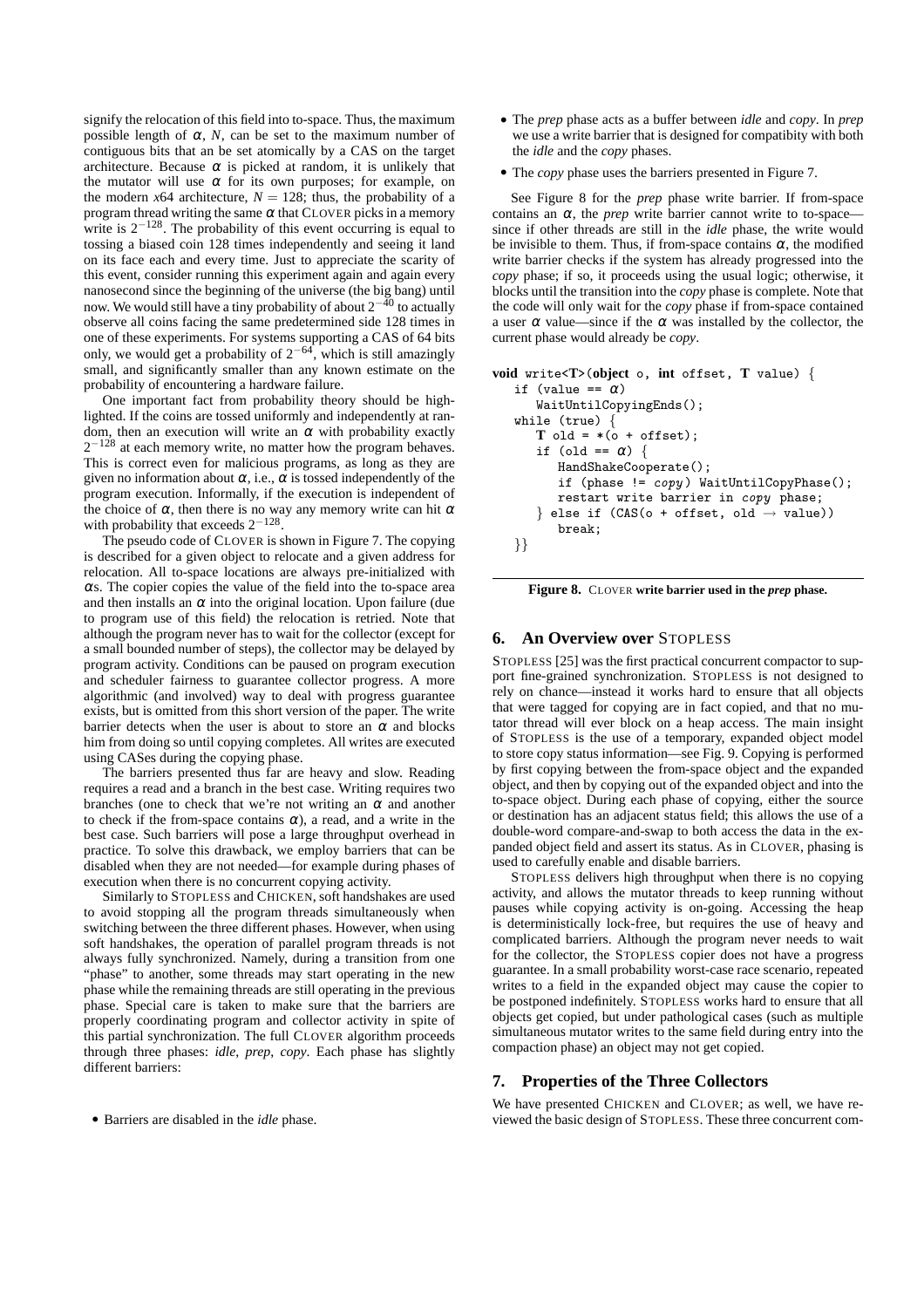

**Figure 9.** STOPLESS *expanded object.*

pacting algorithms provide different timeliness and progress guarantees. Differences exist in the way that the mutator accesses the heap, the handling of object copy aborting, and the termination of the compaction process. Let us discuss these differences explicitly before presenting measurements.

*Heap access.* All three algorithms aim to provide lock-free heap access, but subtle differences exist in how strong this guarantee is, and how much work the mutator has to do to safely access the heap. CHICKEN is by far the most mutator-friendly algorithm—all heap accesses are wait-free with the exception of compare-and-swap on object fields, which is lock-free. On the other hand, CLOVER and STOPLESS can at best only provide lock-free writes, and reads require branching. In the worst case, CLOVER will perform the worst of these collectors: a heap write may be stalled until compaction completes—however this will only happen with a very low probability. CLOVER's heap access algorithms are simpler to implement than the ones in STOPLESS, and can achieve better performance in practice.

*Aborting.* CLOVER never aborts object copying except if it is specifically requested by the user through a pin operation, for example using the C# fixed statement. STOPLESS may abort object copying in the rare case that multiple mutator threads write to the same field simultaneously during entry into the compaction phase. CHICKEN aborts object copying very eagerly—no writes to the heap are allowed unless the object is not copied at all or fully copied, with aborting used to guarantee the former condition if the latter does not hold.

*Termination.* CHICKEN's compaction phase is guaranteed to complete, but it may not copy all objects. CLOVER does not have a termination guarantee for the simple version presented above. CLOVERhas a more complex version that can provide a progress guarantee, however, it is outside the scope of this conference submission. This version will guarantee termination, while also guaranteeing that all objects are copied. STOPLESS does not have a termination guarantee.

It is noteworthy how the algorithms do not differ. They all provide lock-free object allocation, they all support fine-grained synchronization, and all require only minimal changes to a marksweep collector to be fully integrated with it. As well, all three collectors give the mutator a logically higher priority than the collector in the case of concurrent accesses to the same data: the collector cannot cause the mutator to spend unbounded time in a barrier.

## **8. Implementation**

To compare STOPLESS, CHICKEN, and CLOVER, we have implemented them all in the Bartok system. The Bartok system consists of a compiler and a runtime system. The compiler can be configured to insert different kinds of read- and write-barriers in the generated code. Similarly, the runtime system can be configured to utilize different kinds of garbage collector algorithms.

The compiler performs ahead-of-time compilation from the CIL byte-code format [15] to stand-alone executable files. For the purposes of evaluation, the system is being used in a configuration that generates Intel x86 machine code programs.

All three concurrent real-time collectors have been configured to use the same concurrent mark-sweep collector as in [25]. The mark-sweep collector follows ideas from [12, 11, 13], where the reference write-barrier ensures that an unmarked (white) object is marked gray when a reference to the object is overwritten. Allocation is also lock free except when the user did not correctly configure the collector for a given application's allocation rate.

All three concurrent copying collectors share a common mechanism for choosing the set of objects to relocate. For the purposes of evaluating the relative performance of the different collectors, a very simple scheme that is often used with partially compacting collectors has been adopted. Entire memory pages that fit evacuation criteria—less than 50% occupancy—are tagged. At most 10% of all in-use memory pages are chosen for relocation. Compaction is not necessarily invoked in every garbage collection cycle; for evaluation purposes, we invoke compaction every 5 garbage collection cycles.

Instead of operating within a pre-determined artificial heap size limit, the garbage collectors are permitted to use as much memory as they deem necessary. Garbage collection cycles are started according to an adaptive triggering mechanism that is based upon current heap size and allocation rate. For evaluation purposes, the concurrent copying collectors all use the same triggering mechanism.

The read- and write-barriers employed by the concurrent collectors have different behavior according to which phase the garbage collector is in. To reduce the overhead of the barriers in the presence of this phase behavior, an optimization called *path-specialization* is used for all the garbage collectors. Path-specialization creates versions of the code that are specialized for being executed in specific subsets of phases. Code is inserted to ensure that control flow is transferred to the appropriate version of the code. Each collector has a set of barrier methods that are used when the object relocation mechanism is idle and another set of barrier methods for when the object relocation mechanism is active.

While our current implementation features good real-time responsiveness on the benchmarks that are available to us, it should be noted that our current system does not *provably* meet hard realtime guarantees. This is in part because our implementation is lacking certain features known to be required for a fully robust real-time garbage collector, and in part because we have not analyzed our collectors' performance to the extent that would be necessary to classify them as hard real-time. In particular, we have not implemented features such as arraylets, stacklets, or priority boosting. Arraylets and stacklets allow for better bounds on large object allocation and scanning of large stacks, respectively. Priority boosting is needed to guarantee that threads reach safepoints in a timely manner. If we knew how fast our collector performs all of its key functions—marking, sweeping, and copying—then we could provide users with a formula for picking tuning parameters such that the collector always keeps up. We leave these issues to future work. In addition to all the above, strict hard real-time systems may require a verification of the garbage collection code, which is notoriously difficult to achieve, and poses some open problems.

## **9. Measurements**

The test programs used for this evaluation are summarized in Table 1. We translated the JBB program from Java into C#. In our previous work [25], we used a different translation of JBB into C#, which, according to the available porting notes, had several scalable data structures replaced with non-scalable ones. Our new JBB port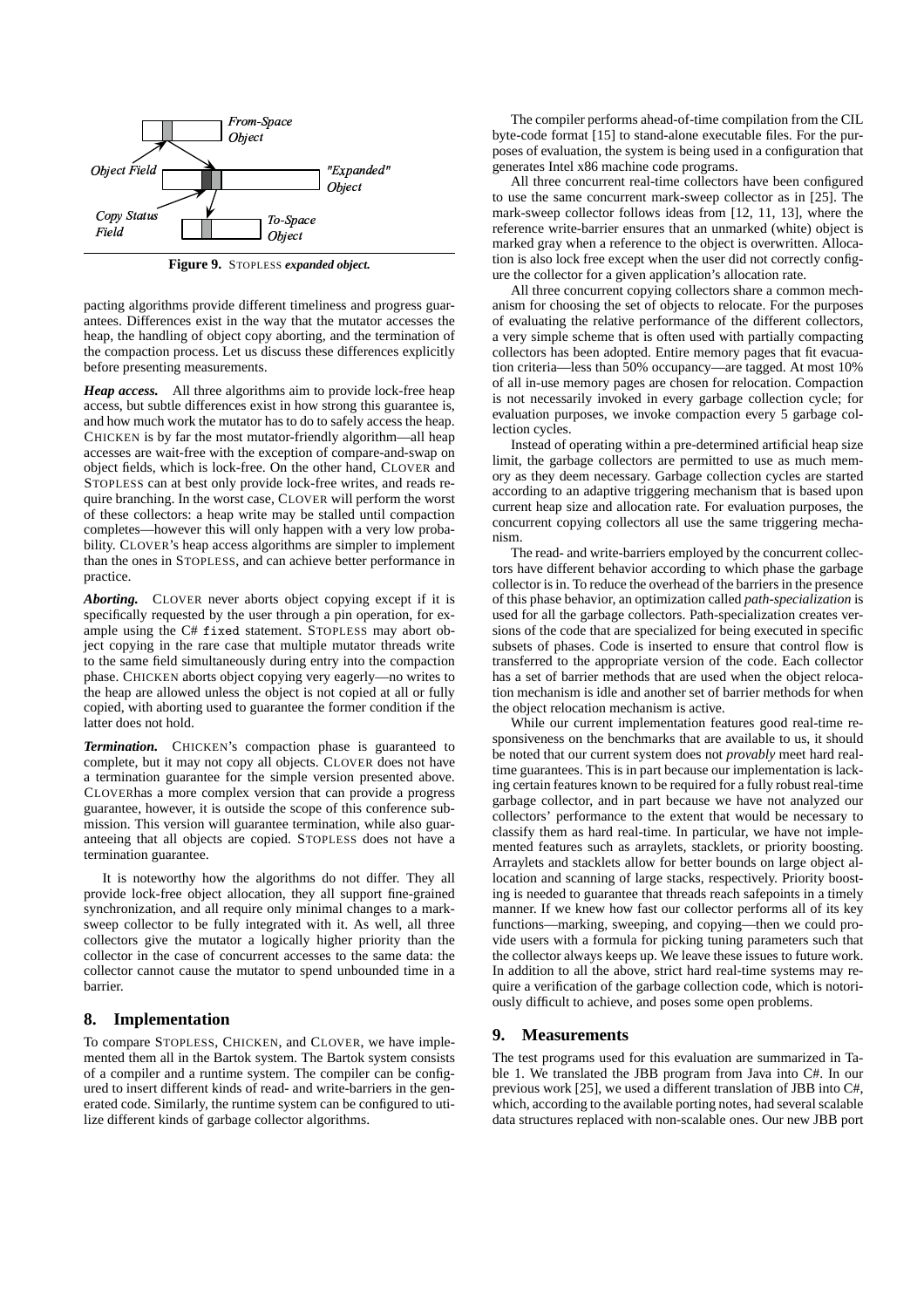|               |      |                 |         | Benchmark   Types   Methods   Instructions   Objects Allocated   KB Allocated   Description |                                                  |
|---------------|------|-----------------|---------|---------------------------------------------------------------------------------------------|--------------------------------------------------|
| sat           | 24   | 260             | 19.332  | 8,161,270                                                                                   | 171,764 SAT satisfiability program.              |
| lcsc          | .268 | 6.080           | 403,976 | 8,202,479                                                                                   | $426,729$ A C# front end written in C#.          |
| zing          | 155  | 1.088           | 23.356  | 12,889,118                                                                                  | $928,609$ A model-checking tool.                 |
| <b>Bartok</b> | 272  | 8.987           | 297.498 | 434,401,361                                                                                 | $11,339,320$ The Bartok compiler.                |
| $g_{O}$       | 362  | 447             | 145,803 | 17,904,648                                                                                  | 714,042 The commonly seen Go playing program.    |
| othello       |      | 20 <sup>1</sup> | 843     | 640.647                                                                                     | 15,809 The commonly seen Othello program.        |
| xlisp         | 194  | 556             | 18,561  | 125,487,736                                                                                 | 2,012,723 The commonly seen lisp implementation. |
| crafty        | 154  | 340             | 40.233  | 1,794,677                                                                                   | $217,794$ Crafty chess program translated to C#. |
| JBB           | 65   | 506             | 20.445  | 501,847,561                                                                                 | 54,637,095 JBB ported to C#.                     |

**Table 1.** Benchmark programs used for performance comparisons.



**Figure 10.** Relative execution times for the non-JBB programs. The execution times have been normalized to that of the concurrent base-line non-copying collector. Higher numbers mean slower execution.

.

does not, to our knowledge, have this problem, as we were careful to pick the best C# equivalents for the Java classes used by JBB.

All measurements have been performed on an Intel Supermicro X7D88 dual x86 quad-core workstation running Microsoft Windows Server 2003 R2 Enterprise x64 Edition at 2.66GHz with 16GB RAM.

We performed measurements for collector configurations where the object relocation mechanism was activated every 5 garbage collection cycles. For each non-JBB program, each configuration was run once in sequence, and the sequence was repeated a total of 5 times. The JBB program was only run once for each configuration. When error bars are present in graphs, they represent a 95% confidence interval.

The memory barriers used by our collectors impose an overhead on the test programs. To characterize this overhead, we measured the throughput of the programs with the three different collectors and compared it to the throughput of a system that reclaims garbage using the base-line mark-sweep non-compacting concurrent collector. For the non-JBB programs, the relative execution time numbers are shown in Figure 10. For the JBB program, the JBB transactions per second for various numbers of warehouses under various collectors are shown in Figure 11. Typically, the CLOVER collector generally imposes less overhead than does the STOPLESS collector, and the CHICKEN collector imposes less overhead than do both the STOPLESS and CLOVER collectors.



**Figure 11.** Scalability of JBB for different collectors. Higher numbers mean more transactions per second, which indicates better performance.

The STOPLESS, CHICKEN, and CLOVER collectors were all designed to be able to support real-time applications that have requirements of extremely short response times. In other words, the collectors must exhibit extremely short pause times and allow applications to remain responsive during any and all garbage collection phases. To demonstrate this, we repeated the responsiveness measurements of Pizlo *et al.* [25]. A test program fires events at a rate of 108KHz (simulating the frequency of high quality audio samples) and a computation must end before the next event fires. The test was run with three different computation tasks and with varying specified sizes. The IntCopy task copies a specified number of integer values in an array. The test attempts to copy 256, 128, or 64 integer values. The RefCopy task copies a specified number of reference values in an array, invoking the reference write barrier of a collector. The RefStress task is similar to the RefCopy task, but the program has another thread that repeatedly allocates (and releases) a 400MB data structure involving over a million objects.

The measurement results for all three collectors as well as for the non-copying base-line collector are shown in Table 2. As expected, the two new collectors CHICKEN and CLOVER perform better than the previous STOPLESS collector. The non-copying collector is performing best as expected, but CHICKEN is able to consistently handle the copying of 256 reference values at a frequency of 108KHz, even in the presence of high rate concurrent allocations. The STOPLESS and CLOVER collectors are unable to consistently complete this task at such high rate when concurrent stressing allocations are run, because of their heavier barriers. However, they are able to consistently complete the smaller task of copying 64 values. The Windows Server operating system, on which we implemented our collectors, is not a real-time operating system, and we ran our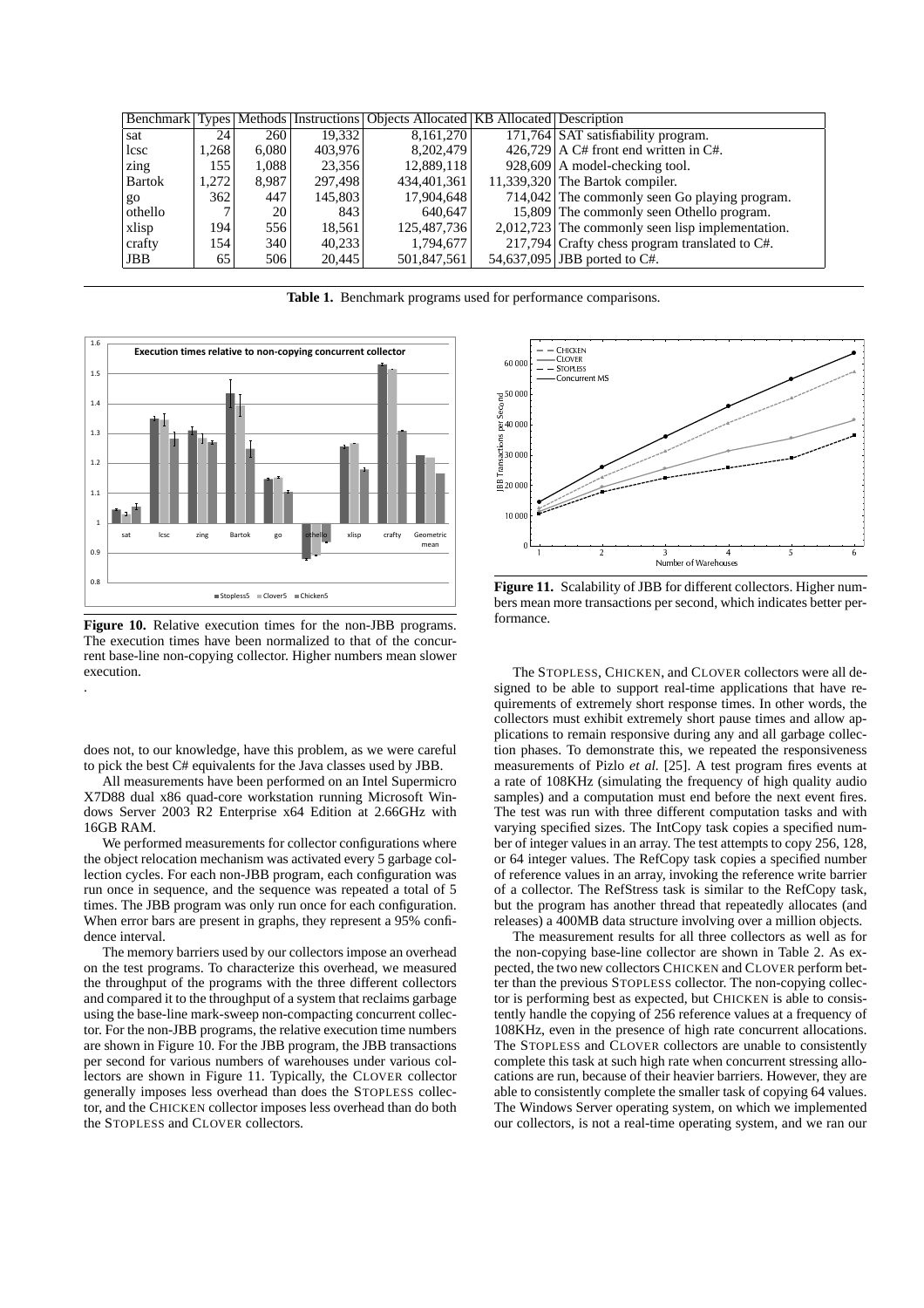| System          | Size | Task             | Done    | Missed  | High                   |
|-----------------|------|------------------|---------|---------|------------------------|
| non-copy        | 256  | <b>IntCopy</b>   | 99.997% | 0.001%  | $\overline{115} \mu s$ |
|                 |      | RefCopy          | 99.996% | 0.001%  | $47 \mu s$             |
|                 |      | <b>IntStress</b> | 99.995% | 0.002%  | $128\mu s$             |
|                 |      | <b>RefStress</b> | 99.991% | 0.006%  | $67 \mu s$             |
| STOPLESS 256    |      | <b>IntCopy</b>   | 99.997% | 0.001%  | $51 \mu s$             |
|                 |      | RefCopy          | 99.995% | 0.002%  | $49 \mu s$             |
|                 |      | <b>IntStress</b> | 5.357%  | 49.758% | $134\mu s$             |
|                 |      | RefStress        | 11.304% | 53.861% | $145 \mu s$            |
| <b>CLOVER</b>   | 256  | <b>IntCopy</b>   | 99.997% | 0.001%  | $53\mu s$              |
|                 |      | RefCopy          | 99.996% | 0.002%  | $49 \mu s$             |
|                 |      | <b>IntStress</b> | 25.766% | 38.579% | $95 \mu s$             |
|                 |      | RefStress        | 11.227% | 62.448% | $132\mu s$             |
| <b>CHICKEN</b>  | 256  | <b>IntCopy</b>   | 99.997% | 0.001%  | $67 \mu s$             |
|                 |      | RefCopy          | 99.994% | 0.003%  | $56 \mu s$             |
|                 |      | <b>IntStress</b> | 99.991% | 0.003%  | $118 \mu s$            |
|                 |      | <b>RefStress</b> | 99.978% | 0.012%  | $117 \mu s$            |
| <b>STOPLESS</b> | 128  | IntStress        | 4.777%  | 92.308% | $68\mu s$              |
|                 |      | <b>RefStress</b> | 92.371% | 7.072%  | $110\mu s$             |
| <b>CLOVER</b>   | 128  | <b>IntStress</b> | 46.280% | 49.759% | $92\mu s$              |
|                 |      | <b>RefStress</b> | 98.246% | 1.589%  | $97 \mu s$             |
| <b>STOPLESS</b> | 64   | <b>IntStress</b> | 99.973% | 0.015%  | $135\mu s$             |
|                 |      | RefStress        | 99.980% | 0.010%  | $108 \mu s$            |
| <b>CLOVER</b>   | 64   | <b>IntStress</b> | 99.980% | 0.011%  | $112\mu s$             |
|                 |      | <b>RefStress</b> | 99.969% | 0.012%  | $99 \mu s$             |

**Table 2.** Indicators of overall responsiveness for various garbage collectors for an event frequency of 108KHz. The IntCopy and RefCopy tasks involve copying a number of integer and reference values, respectively. The Stress versions of the tasks adds another thread that repeatedly allocates and releases a 400MB data structure involving over a million objects.

test on a Windows Server's standard running environment. Therefore a 100% on-time response should not be expected.

The program we used to measure responsiveness is roughly similar to the HighFrequencyTask used to illustrate the responsiveness of Eventrons [28]. Our test program tries to perform a larger (and quantifiable) amount of work for each event than does the HighFrequencyTask. The task used by our test program can be considered somewhat equivalent to a non-null Eventron. Figure 12 shows histograms for the concurrent garbage collectors of the times between when a timer indicated that the task should be commenced and when the task was actually completed. The histogram shows that concurrent collectors support programs that require extremely short response times. The histogram has two peaks. One is at around 1 microseconds, which represents the time it takes to perform the task when the garbage collector is in the idle phase. The other peak is at 3 microseconds for CLOVER and 4 microseconds for STOP-LESS and represents the time it takes to perform the task when the garbage collector is in a non-idle phase. For CHICKEN the task is completed at around 1 microsecond even in the non-idle phase.

It is not possible to make a direct comparison between the results presented here and those from [28] because the tests are run on different machines and different underlying operating systems. However, the results of the garbage collected environment with our compacting collectors seem at the very least comparable to the nongarbage-collected environment in that paper. A support for events that occur in such high frequency has not been reported in the literature before.

The STOPLESS and CHICKEN collectors may both fail to relocate objects that have been chosen for relocation. The failure to relocate an object may defeat the purpose of relocating any number of



**Figure 12.** Histogram of how long after an event occurred the scheduled task was completed. The task was to copy 64 reference values in the presence of a competing allocating thread (RefStress). The events were scheduled to occur every 9.26µ*s*, which is roughly equivalent to a frequency of 108KHz. Tasks may be started late due to a previous task running late. Tasks not started prior to the start of the next event were skipped.



**Figure 13.** The rate of failure of the STOPLESS and CHICKEN collectors to relocate an object that has been chosen for relocation. Smaller numbers are desirable.

other objects, and is therefore clearly undesirable. We measured the failure rate of attempted object relocations for both the STOPLESS and CHICKEN collectors, where the CHICKEN collector is run in a worst-case (most aborting) mode in which all objects are copied with a single handshake. If a failure to relocate defeats the purpose of relocating additional objects (for example if the collector desired to have an entire page evacuated), then we count those additional objects as also having failed. The results are shown in Figure 13. As expected, the CHICKEN collector in its worst-case mode suffers from a higher copying aborting rate than does the STOPLESS collector. Another cause of failure is the one for CLOVER in which the program uses the  $\alpha$  value that is randomly chosen by CLOVER. We have not witnessed that happening in the runs we made, and we do not expect such an event to happen during one's lifetime. No relevant measurements can be made.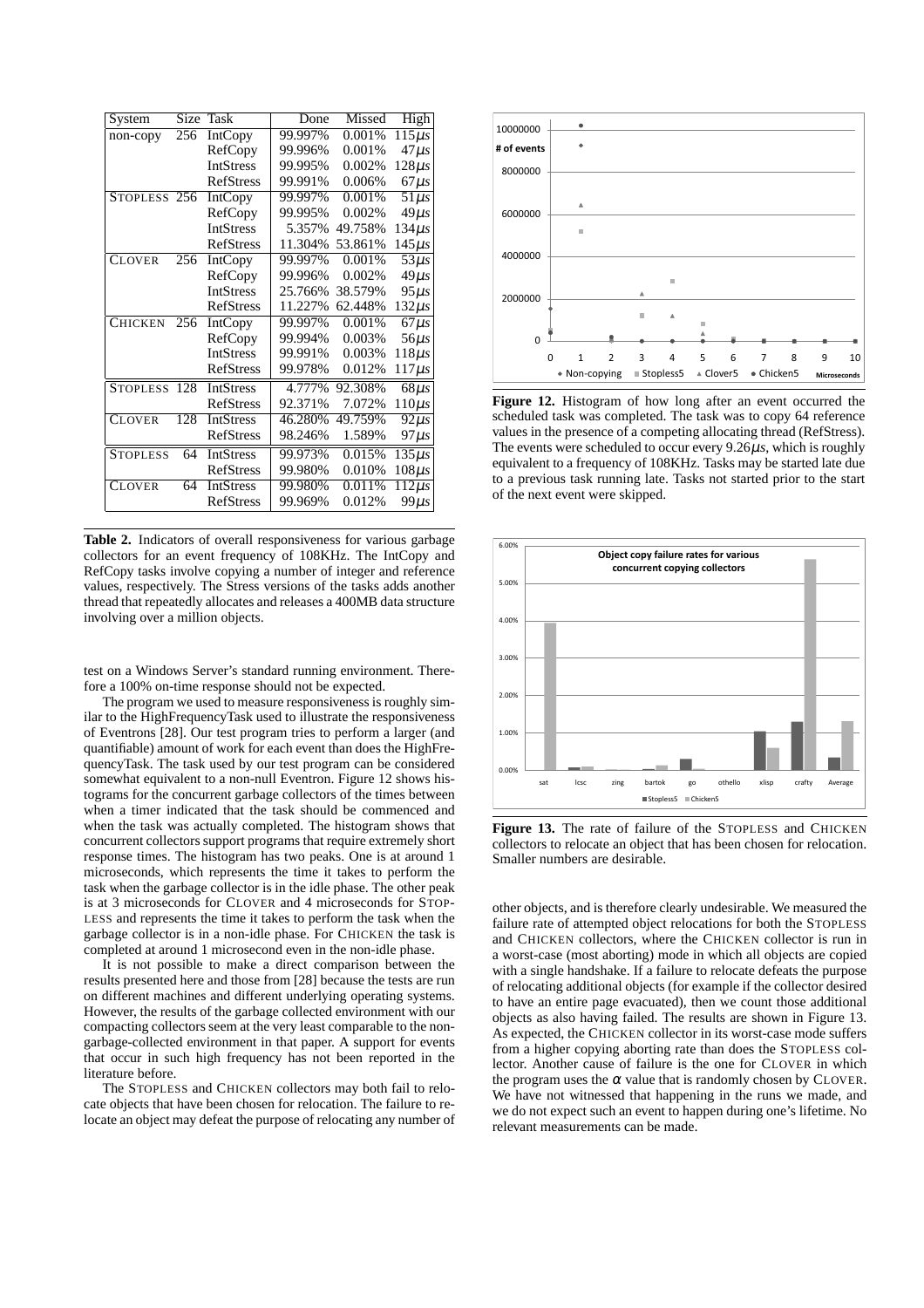We also ran responsiveness experiments based on the JBB benchmark. JBB transactions normally run for about a millisecond. For our highly responsive collector, this does not pose a responsiveness challenge. It is noteworthy that this represents a different class of real-time application than what we are targetting—we are more interested in systems that deal with much shorter timescales. On timescales that are substantially below a millisecond, collector pauses such as those seen in previous real time garbage collection work would be disastrous; it is exactly in those cases that we see the greatest benefit to our approaches. When dealing with millisecond timescales, collectors with sub-millisecond pauses are likely to perform as well as—or even better than—the techniques we are proposing, in much the same way that a well tuned stop-the-world non-real-time collector will outperform any real time garbage collector in a long timescale throughput test. Nevertheless, the results in Figure 14 are interesting. Since different transactions run in different phases of the collector run, they demonstrate various latencies, showing the overhead of the slow paths of the barriers. As expected, there are no transactions that take extremely long to execute. CHICKEN—the fastest of our copying collectors—has a very narrow distribution of transaction times with a maximum of 1ms.<sup>4</sup> CLOVER has a worst case of 3ms while STOPLESS is a bit worse, with a worst case of 5ms. In Figure 14(a) we show the performance of the stop-the-world mark-sweep collector for comparison. Since JBB triggers many collections, there is a good chance that some transactions will take significantly longer than normal—in the worst case we see 70ms. In our tests of other stopthe-world collectors—for example, our generational collector—we saw results that were generally worse *in the worst case* than the mark-sweep collector.

*Compaction* Measuring the effects of compaction is currently difficult. The standard benchmarks run well without any compaction and therefore the non-copying method always does better. Our experience with commercial long-running large applications shows that fragmentation does develop over time and requires some sort of compaction. However, no such benchmark is openly available for measurement publication. With real-time garbage collection, there is an apparent consensus that a worst-case fragmentation problem must be handled. We believe this consensus is just and we adhere to it by providing support for partial compaction upon need. However, like previous publications, we cannot provide supporting measurements to demonstrate the necessity of compaction for the run. Compaction should be considered a mean that is seldom used, and not one that must be used continuously with program run.

## **10. Related Work**

An incremental copying collector with short pauses was first proposed by Baker [3]. This collector was designed for a single threaded program running on a uniprocessor. Baker used a workbased scheduling of garbage-collection work which was later found to consume a large fraction of the CPU time at some phases, leading the program to a practical halt. Henriksson and Roberts [16, 27] and Bacon et al. [2] cut the overheads by using a Brook style [7] read barrier. Bacon et al. proposed to use a time-based scheduling of the collector, letting the collector and program thread alternate usage of CPU time (on a uniprocessor).

Cheng and Blelloch [5, 8] designed and implemented a concurrent copying garbage collection with a bounded response time for modern platforms. They have also introduced the minimum mutator utilization measure (MMU) to verify that the collector does not use up the CPU time when the program is supposed to use it. The Sapphire collector [18] is a concurrent copying collector for Java. Sapphire achieves low overhead and short pauses. However, both collectors are targeted at high level programs that make little (or no) use of fine-grained synchronization. They both employ a blocking mechanism in the write-barrier while relocating volatile variables. Thus, Sapphire and the Cheng-Blelloch collectors cannot not support lock-free programs. In particular, if the collector is preempted, program threads may need to block and wait until it resumes.

The Metronome is a real-time garbage collector [2] for Java, which serves IBM's WebSphere Real-time Java Virtual Machine. The Metronome employs a Brook-style barrier and a time-based collection scheduling to obtain consistently high mutator utilization. To avoid fragmentation at a reasonable cost, mark-sweep is used with an occasional partial compaction. The Metronome does not currently support multiprocessing or atomic operations. It obtains pauses around the millisecond, which is two degrees of magnitude higher than the pauses obtained by the concurrent collectors presented in this paper.

Herlihy and Moss described the first mechanism for lock-free copying garbage collection [17]. However, their time and space overhead would be prohibitive for use in modern high performance systems.

Recently, the STOPLESS collector was proposed by Pizlo et al. [25]. As far as we know, this is the first collector that provides real-time guarantees, concurrency, and support for lock-free program that employ fine-grained synchronization. STOPLESS reports pauses at the levels of microseconds. In this paper, we provide two alternative real-time concurrent collectors that reduce the overhead of STOPLESS, and provide unprecedented short and predictable response times. Nevertheless, each of these new collectors has a disadvantage, clearly stated in this paper. We study and compare the three collectors.

Several papers have proposed using special hardware to support real-time garbage collection. One recent such work is Click et al.'s real-time collector for Azul Systems [9] which runs a mark-sweep collector and performs partial compaction, using special hardware to atomically and efficiently switch application accesses from an old copy of an object to its new clone. Another recent approach is Meyer's real-time garbage-collected hardware system [23].

Several compacting collectors are known in the literature [19]. The recent Compressor [20] is an efficient concurrent compactor. However, the concurrent Compressor suffers from a trap storm in one of its phases that yields very low processor utilization for an interval that may last tens of milliseconds.

Concurrent collectors (e.g., [29, 10, 6, 26, 4]) and on-the-fly collectors (e.g., [11, 14, 13, 21, 1]) have been designed since the 70's, but except for the ones discussed above, none of them moves objects concurrently with program execution.

# **11. Conclusion**

We have proposed two new concurrent real-time garbage collector for managed languages: CLOVER and CHICKEN. These new collectors support programs that employ fine-grained synchronization in a lock-free manner. CHICKEN uses an optimistic approach leading to the lowest overhead. It also achieves unprecedented high responsiveness, not previously achievable. The cost is that it may fail to copy objects when low-probability races occur. CLOVER introduces an interesting and novel probabilistic approach to concurrent collectors in order to make sure that all objects are copied and still obtain a low overhead (although not as low as CHICKEN). However, it may fail to guarantee lock-freedom with a small probability (that can be rigorously computed). These new collectors provide two more efficient alternatives to the recent STOPLESS collector.

<sup>4</sup> This performance is identical to our non-copying concurrent mark-sweep collector. Hence, with CHICKEN there is no measurable overhead to copying in this test.